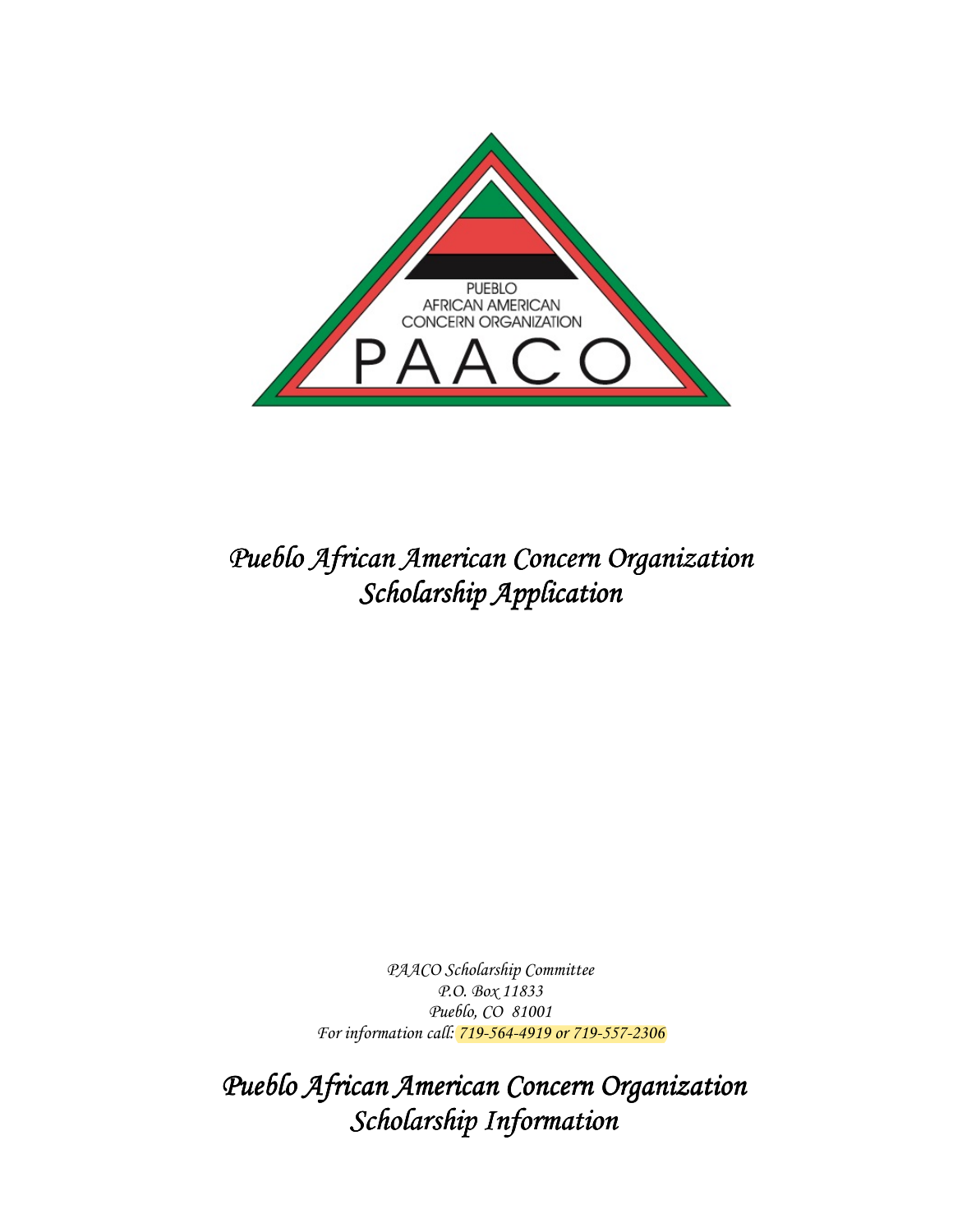### Purpose of the PAACO Scholarship

The Pueblo African-American Concern Organization (PAACO) Scholarship is designed to encourage African American and minority students to attend accredited institutions of higher education and to assist them with staying in college. The PAACO Board of Directors hopes that this scholarship program will assist in increasing the number of African-American and minority students who enter and complete college.

#### Scholarship Eligibility Requirements

- 1. Preference will be given to African-American applicants, however all students will be considered for the scholarship.
- 2. Preference will be given to applicants who have graduated from southern Colorado high schools or who have recently attended Colorado State University - Pueblo or Pueblo Community College.
- 3. Applicants must have a 2.5 high school or college grade point average (GPA).
- 4. Applicants must provide some indication/evidence of financial need, (copy of latest income tax return, W-2, city, county or state agency verification, or Free Application for Federal Student Aid (FAFSA).
- 5. Applicant must be a U.S. citizen.

#### Award Criteria

- 1. Recipients will be awarded \$500 per semester for eight semesters (total of 4 years) provided they enroll in 12 or more credit hours at an accredited institution of higher education.
- 2. This must be for a first time degree only.
- 3. Recipients who have received the PAACO scholarship and maintain a 2.5 GPA are required to reapply for the scholarship.
- 4. Recipients must provide PAACO with an "official" college transcript to verify the completion of the required credit hours and GPA.
- 5. Provide a release of information form to your college or university so that a PAACO representative can obtain required information for verification of enrollment at the beginning of the semester and also have the ability to access university records at the completion of each semester. (A university/college form or a hand written and signed statement by the student.)

#### Scholarship Renewal Requirements

- 1. Applicant must maintain a 2.5 cumulative GPA each semester and submit updated "**official**" transcripts to PAACO at the end of each semester.
- 2. Must provide documentation of 20 hours of community service for each semester a scholarship is awarded.
- 3. Must submit an updated scholarship application for each school year.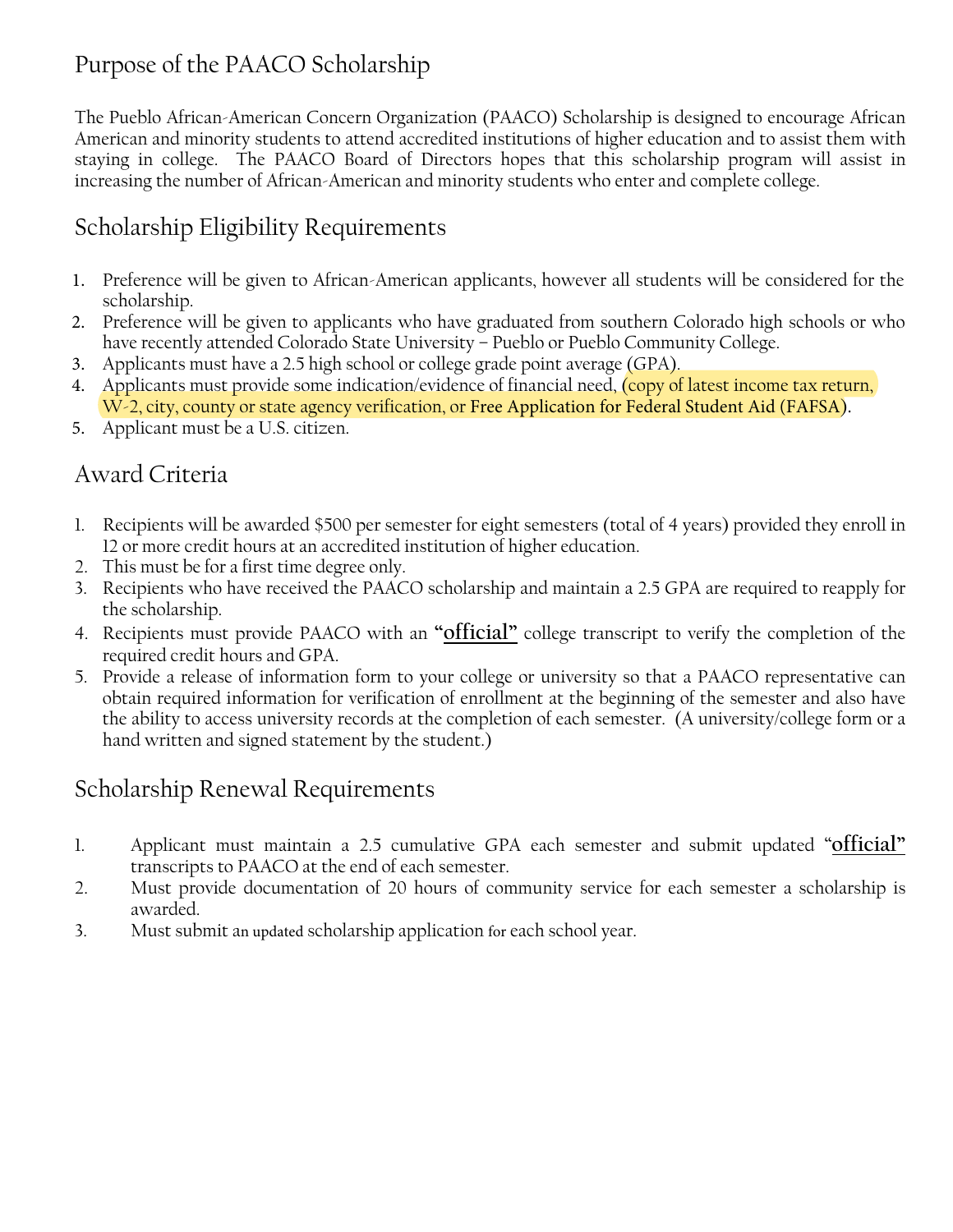# Requirements for a complete application package:

 $\boldsymbol{\checkmark}$  Transcripts – An applicant who has never attended college must submit official high school transcripts to verify GPA 2.5).

- An applicant who has not completed more than 12 college credits must submit a copy of both their high school and college transcripts.
- An applicant who has completed 12 or more college credits must submit an "**official**" college transcript.

Essay – Applicant must write a 250 word essay on the topic "Why I Deserve a PAACO Scholarship".

Personal Bio - Applicants must submit a one page biography which includes college goals and a description of community, school, or civic organizations involvement.

Letters - Applicants must submit three (3) recent letters of recommendation from instructors, principals, counselors, employers or academic advisor. Letters from relatives are not acceptable.

Financial Aid Documentation - Applicants must include documentation of financial need which may include; copies of income tax forms, W-2, Free Application for Federal Student Aid (FAFSA).

Application - A complete PAACO Scholarship Application.

Recent photograph

### *All material must be submitted to: PAACO Scholarship Committee, Post Office Box 11833, Pueblo, CO 81001 - Failure to submit all of the above required information will result in your application not being processed.*

Helpful hints for filling out your PAACO Scholarship Application

- 1. Read all instructions
- 2. Make sure you answer all the questions asked in the application.
- 3. Consider making a photocopy of the application to use as a draft.
- 4. Think about what you want to say about why you want the scholarship and your future educational plans.
- 5. Consider writing several drafts of your essay.
- 6. Have someone objective proofread your essay for content and language usage.
- 7. Write neatly and legibly or use a computer.
- 8. Make certain to submit all materials by the stated deadline.
- 9. If you have questions, call or write to the Scholarship Committee for help.
- 10. If you move or change phone numbers, inform PAACO and your college immediately.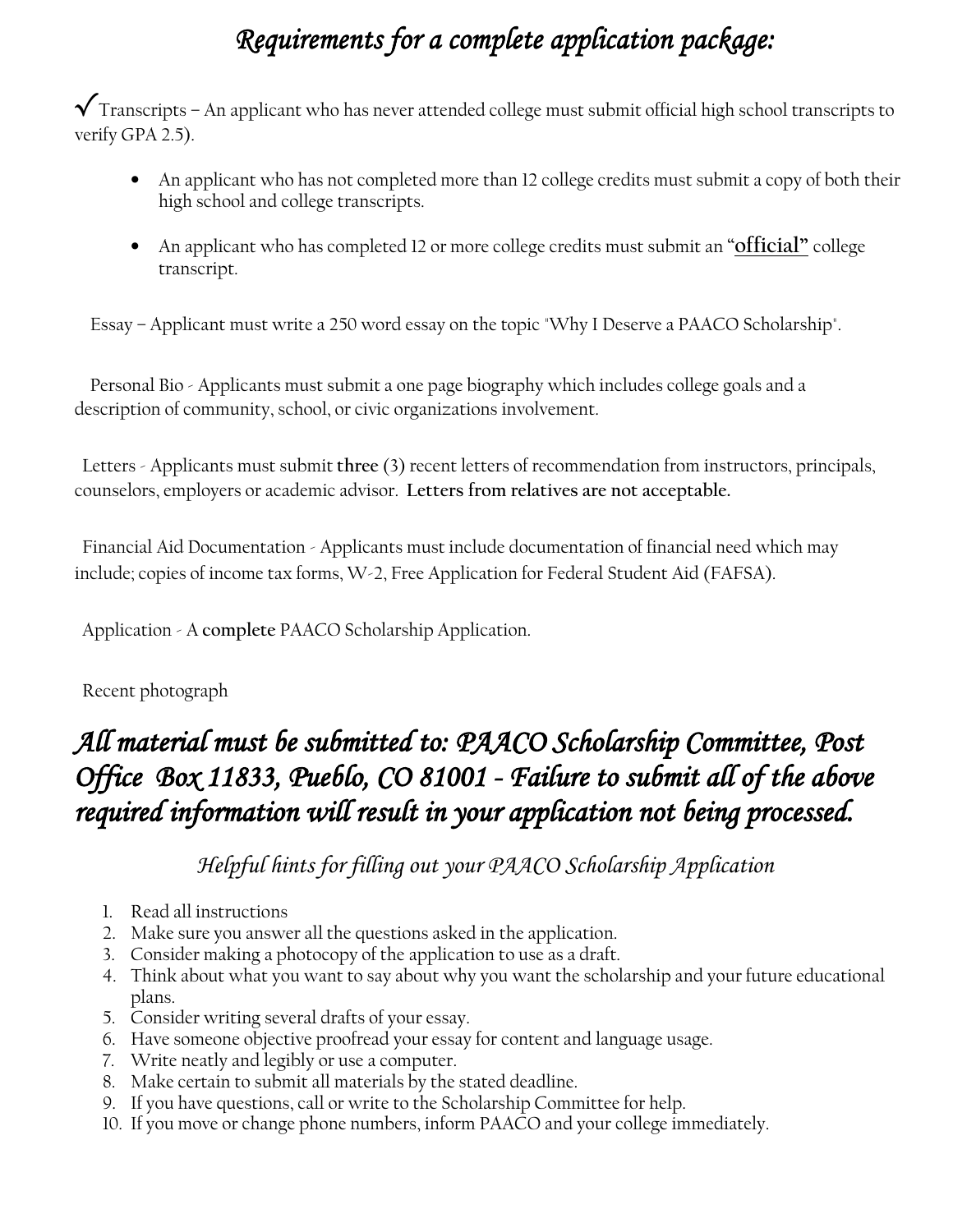### Pueblo African-American Concern Organization (PAACO) A Pueblo, Colorado Non-Profit Organization Scholarship Application

| Please type or print in dark ink                                      | continuing PAACO recipient □ Yes □ No                                    |
|-----------------------------------------------------------------------|--------------------------------------------------------------------------|
|                                                                       |                                                                          |
|                                                                       |                                                                          |
|                                                                       |                                                                          |
|                                                                       |                                                                          |
|                                                                       |                                                                          |
|                                                                       |                                                                          |
|                                                                       | Ethnic Origin: American Indian Asian Pacific Islander Hispanic/Chicano/a |
|                                                                       | African American Nihite Non-Hispanic Nother: 1997 Mars                   |
|                                                                       |                                                                          |
|                                                                       |                                                                          |
|                                                                       |                                                                          |
|                                                                       |                                                                          |
| Have you ever received a PAACO Scholarship? ■ Yes □ ■ No              |                                                                          |
|                                                                       |                                                                          |
| PAACO SCHOLARSHIP ESSAY (250 words) Why I Deserve a PAACO Scholarship |                                                                          |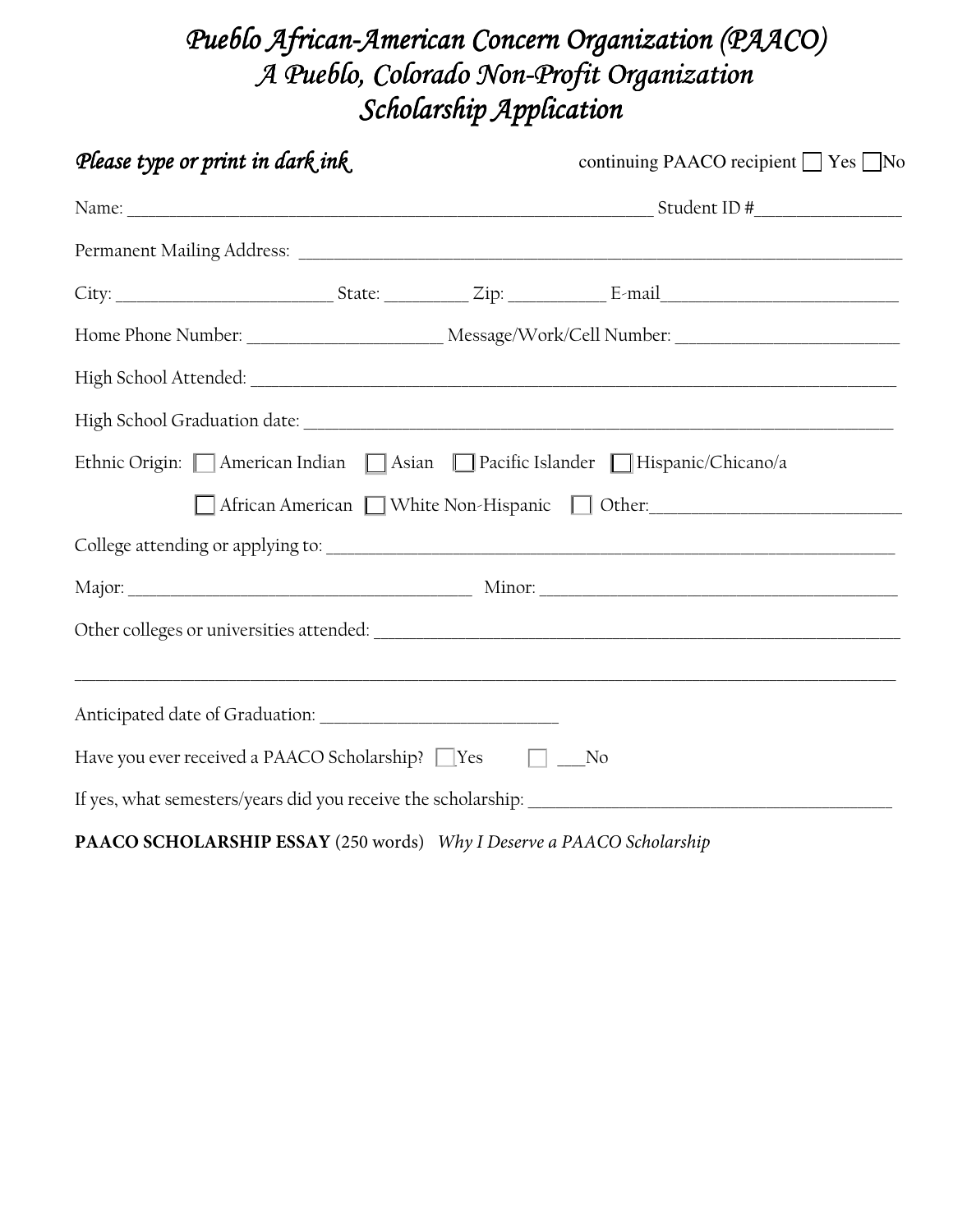#### **PERSONAL BIOGRAPHY** (1 page)

*Note: Include College/Educational Goals, description of Community, School, and/or Civic Organization Involvement.*